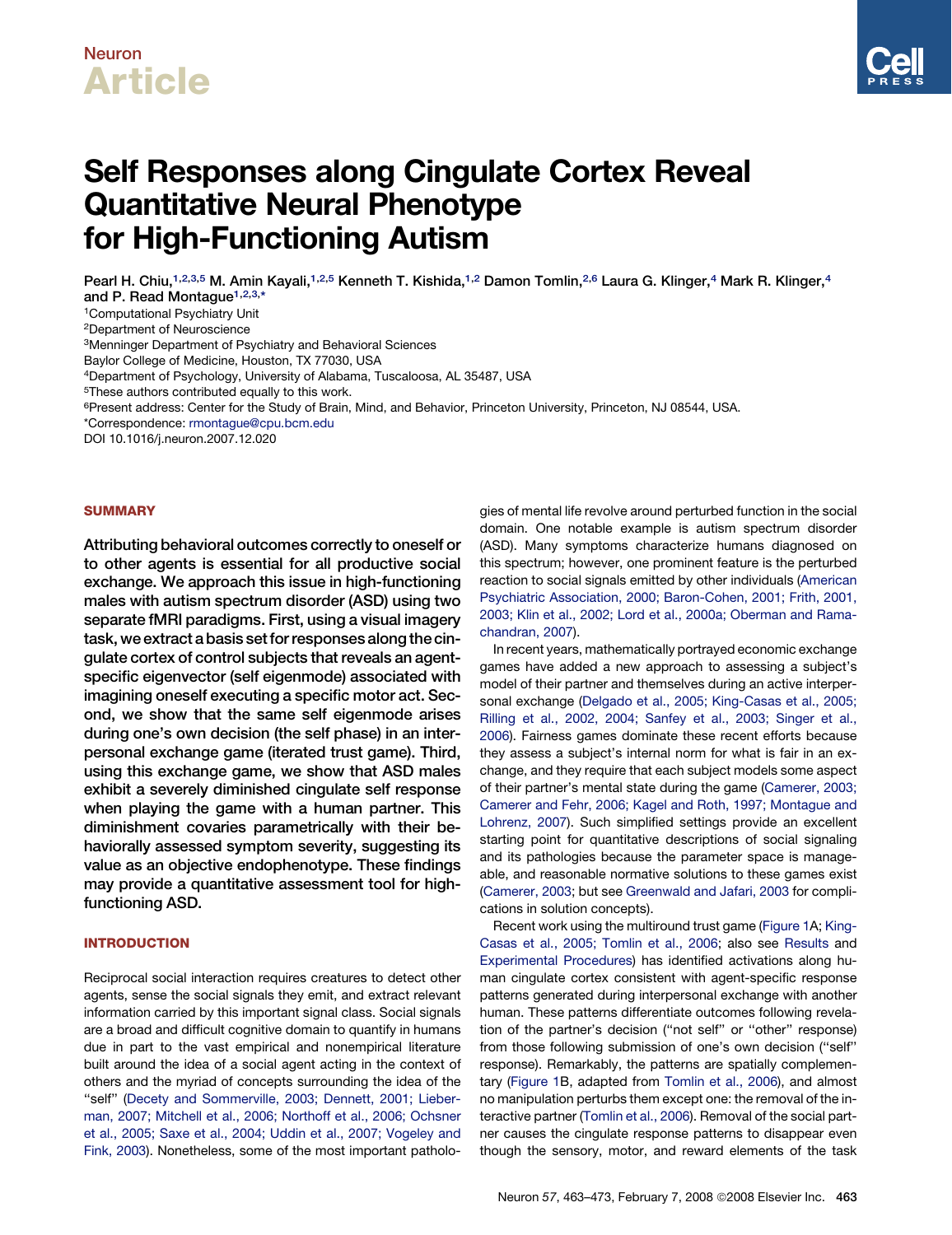<span id="page-1-0"></span>

Figure 1. Schematic Representation of the Multiround Trust Game and Agent-Specific BOLD Responses along Cingulate Cortex

(A) Schematic representation of the multiround trust game. In each round, player 1, the ''Investor,'' is endowed with 20 monetary units. The Investor chooses to send some portion *I* of this amount to player 2, the ''Trustee.'' This amount is tripled to *3I* and sent to the Trustee, who returns some fraction *f* of the tripled amount. The interaction continues for ten rounds, and the players maintain their respective roles throughout the game. For events labeled "ASD," the Investor is a nonpsychiatric control participant, and the Trustee is a male with autism spectrum disorder *or* an age- and IQ-matched male control.

(B) Trust task events from which cingulate responses are taken. The base of the gray triangles identify the two 8 s epochs where the ''other'' and ''self'' responses are defined, in both cases for the Trustee's brain. The ''other'' response is taken as the peak BOLD response in the 8 s following the revelation of the Investor's decision averaged with its two flanking points, and the "self" response is taken as the peak response in the 8 s following submission of the Trustee decision averaged with its two flanking points. The middle panel depicts the 11 regions of interest (ROIs) along the medial bank of cingulate cortex. The left panel shows the average cingulate ''other'' response for each of the 11 domains from a database of 100 Trustees in this game. The right panel shows the cingulate ''self'' response from the same database. The lower panels show that these agent-specific response patterns disappear outside the context of social exchange when the interactive partner is removed yet motor, monetary earnings, and visual aspects of the game remain constant (adapted from [Tomlin](#page-10-0) et al., 2006); n = 17 and 15 for sensory and motor controls, respectively. Maximum and minimum activations in the "other" response are 0.25% and -0.10% change in MR signal, and 0.30% and -0.20% in the cingulate "self" response.

remain intact (Figure 1B, adapted from [Tomlin](#page-10-0) et al., 2006). These results from the trust game are consistent with agentspecific cingulate responses observed in a range of other experiments. Anterior and posterior cingulate activation occurs in response to the revelation of decisions of *others* in two-person games like the Ultimatum and Prisoner's Dilemma games [\(Rilling](#page-10-0) et al., [2004](#page-10-0)). Furthermore, increased middle cingulate activation is commonly observed in response to one's *own* social decisions or emotions ([Jackson](#page-10-0) et al., 2006; Lamm et al., 2007; Singer et al., 2004; [Tomlin](#page-10-0) et al., 2006).

The consistency of these agent-specific cingulate response patterns and their capacity to be estimated from single subjects (see Supplementary Online Materials of [Tomlin](#page-10-0) et al., 2006) suggest their utility for understanding pathologies characterized by impairments in the social domain. In this paper, we pursued two goals. First, we sought to develop a standard basis set for the cingulate response against which expressions of agency might be compared quantitatively across groups. Second, we sought to use this neural basis set to assess agent-specific responses in a group specifically impaired in the social domain: individuals with autism spectrum disorder.

### **RESULTS**

The results fall into three domains, which we sketch here. First, we report data from a visual imagery task used to validate our designation of the ''self'' and ''other'' response patterns along cingulate cortex (Rilling et al., 2004; [Tomlin](#page-10-0) et al., 2006). The imagery task has two important epochs: one where subjects *watch others* performing specialized actions and another where subjects *imagine themselves* performing the action. The imagery experiment removes the complicating features present in the trust game: playing another human, motor acts to report decisions, gaining and losing money, and rounds preceding and following each choice. Second, we use principal component analysis of the cingulate responses during the ''imagining self'' epoch to produce a neural basis set. This approach identifies a ''self eigenmode'' which differentiates ''imagining self'' from ''watching others'' and which also appears during the "self" phase of the trust game. Finally, we use the self eigenmode to quantify cingulate responses of high-functioning males with autism playing the multiround trust game with a human partner.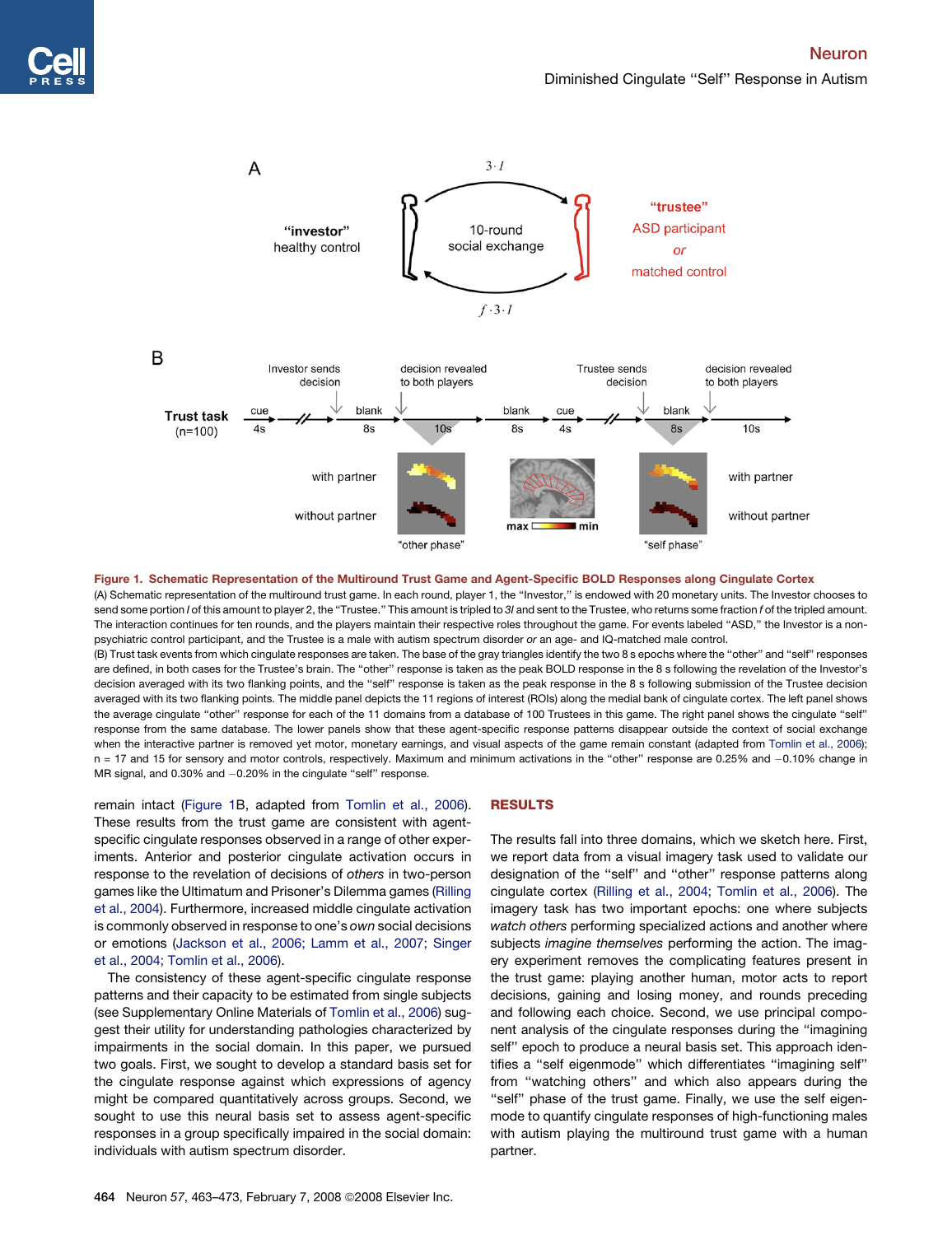<span id="page-2-0"></span>

### Figure 2. Cingulate Self Response and Self Eigenmode Identified in Visual Imagery Task

(A) Schematic representation of the visual imagery task. In each trial, subjects were presented with a visual cue (2 s) indicating a target person to be presented in an upcoming video. The subsequent video clip (4 s) depicted a specialized athletic act (e.g., kicking, throwing, dancing). Subjects were instructed to close their eyes upon video offset, then presented with an auditory cue to either "watch it" or "do it." "Watch it" indicated that subjects were to imagine watching the actions in the video again, keeping the perspective of a spectator (third-person perspective). The ''do it'' cue indicated that subjects were to imagine the actions in the video from the perspective of the target athlete (first-person perspective). A final auditory cue (''stop'') indicated the end of the trial, upon which subjects were to open their eyes in preparation for the next trial. Maximum and minimum values in the mean cingulate "do it" BOLD response are 0.03% and -0.12% change in MR signal.

(B) Imagery task identifies cingulate self basis. Spatial principal components analysis was performed on cingulate responses comprising participants' peak % MR signal change extracted from ten equally sized spatial domains along the anterior-posterior axis of the medial cingulate cortex. The most posterior cingulate domain is marked with a "p," and the most anterior domain is denoted "a." Note that the spatial pattern of principal component 2 (dotted red circle) resembles that of the ''self'' response seen directly in the time series of the ''self'' phase of both the visual imagery task and the multiround trust game [\(Figures](#page-1-0) 1B and 2A).

(C) Cingulate ''self eigenmode'' identified in visual imagery task. BOLD responses from the video-watching (''other'') and first-person (''self'') imagery phases of the visual imagery task are projected respectively onto the cingulate self-basis. The projection coefficients, plotted with SEM bars, of the BOLD responses on principal component 2 (Figure 2B, dotted red circle) significantly differentiates the two experimental conditions ( $p = 1.87 \times 10^{-15}$ ) and warrants the term "self eigenmode'' to describe this discriminating eigenvector.

## Visual Imagery Task

Subjects watched short film clips depicting athletic actions (e.g., kicking a ball, dancing), then closed their eyes and imagined themselves performing that act from a first-person ''self'' perspective (see Figure 2A and [Experimental](#page-8-0) Procedures). The task contains an epoch of watching others perform an action and an epoch where the subjects imagine themselves performing the action. These distinct task demands respectively define the ''other'' and ''self'' conditions in the visual imagery task.

# Multiround Trust Game

The multiround trust game is an economic exchange game between two interacting players (Delgado et al., 2005; [King-Casas](#page-10-0) et al., 2005; [McCabe](#page-10-0) et al., 2001; Tomlin et al., 2006). It is a simple game to play and evokes parameterized social signals characteristic of many reciprocal interactions. During each round, one player (''Investor'') is endowed with a resource (here 20 monetary units) and chooses to send some portion of the endowment to their partner, the ''Trustee.'' This chosen amount is tripled on its way to the Trustee, and the Trustee decides what fraction of the tripled amount to repay to the Investor [\(Figure](#page-1-0) 1A). This pay-repay cycle and the two decisions within it (*invest*, *repay*) constitute a round of play. The basic exchange is repeated within the interacting partners for ten rounds. Players maintain their respective roles for all ten rounds. The game engages basic social exchange mechanisms since players must repeatedly produce self-initiated actions and recognize their partner as a separate receiving agent during the social interaction. The revelation of a partner's decision and the submission of a player's decision respectively define the ''other'' and ''self'' phases of the trust game.

# Agent-Specific Basis Sets in Cingulate Cortex

As outlined above, neural responses elicited in unselected control populations playing the multiround trust game are well characterized (Delgado et al., 2005; [King-Casas](#page-10-0) et al., 2005; McCabe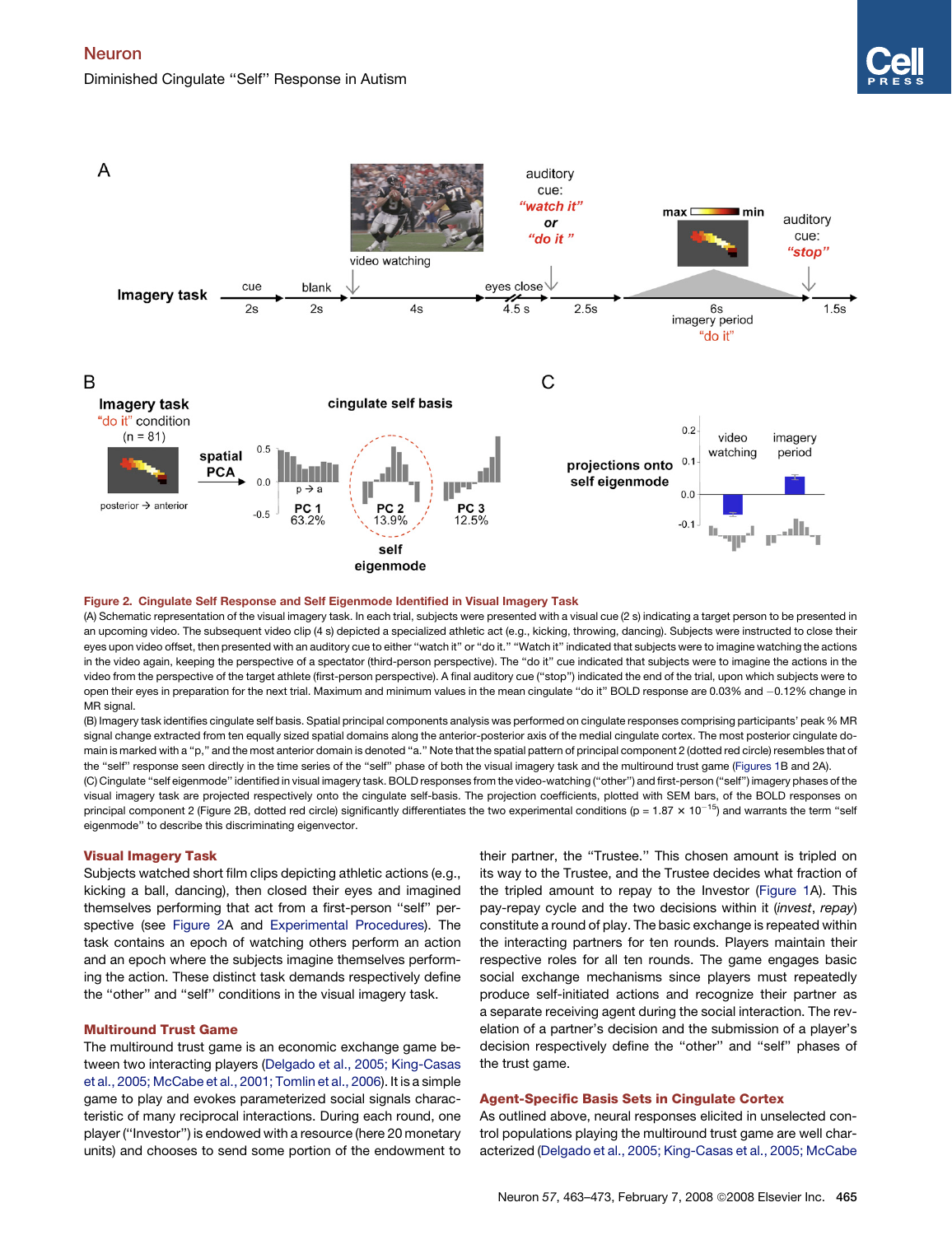et al., 2001; [Tomlin](#page-10-0) et al., 2006; [Figure](#page-1-0) 1B). While the robust cingulate activation patterns following the submission of one's "own" decision and the observation of an "other's" decision are highly suggestive of distinct agent-specific hemodynamic responses, the observed ''self'' and ''other'' response patterns may be influenced by motor actions, responses to monetary rewards, or reactions to one's partner in the game. To reduce the functional heterogeneity of responses elicited in the cingulate cortex (Botvinick et al., 2001; [Rushworth](#page-9-0) et al., 2007), we implemented a visual imagery task that required participants merely to imagine performing an act from the first-person (''self'') perspective (cf. K.T.K. et al., unpublished data). The peak hemodynamic response during the self-imagery phase was extracted from each of ten equally sized spatial domains along the anterior-posterior axis of the cingulate cortex. As illustrated in [Figure](#page-2-0) 2A, the self phase of the visual imagery task elicits a hemodynamic activation pattern along the anterior-posterior axis of the cingulate cortex identical to that seen in the self phase of the multiround trust game. Specifically, when simply imagining performing a motor act from the first-person perspective, subjects  $(n = 81$  controls) exhibit greater middle cingulate activation relative to anterior and posterior cingulate ([Figure](#page-2-0) 2A; cf. K.T.K. et al., unpublished data).

A neural basis set upon which the cingulate ''self'' response could be further quantified was then defined using spatial principal components analyses (sPCA) of the peak BOLD responses across the ten domains of cingulate tissue space extracted from 81 subjects during the ''self'' phase of the visual imagery task (see [Experimental](#page-8-0) Procedures and K.T.K. et al., unpublished data). The first three principal components resulting from this sPCA account for 89.6% of the variance in the hemodynamic response in the self phase of the imagery task ([Figure](#page-2-0) 2B). These eigenvectors thus comprise a neural ''self basis'' upon which subjects' hemodynamic responses in cingulate cortex was further characterized.

## Visual Imagery Task Identifies Self Eigenmode

Projections of the self-phase cingulate BOLD response patterns upon each principal component of the self basis further revealed that only one eigenvector differentiated the video-watching (''other'') and self-imagery (''self'') phases of the visual imagery task ([Figure](#page-2-0) 2C; see also [Experimental](#page-8-0) Procedures and K.T.K. et al., unpublished data). This eigenvector, principal component 2 in [Figure](#page-2-0) 2B, is subsequently designated the ''self eigenmode.'' We note that the shape of the self-eigenmode parallels that seen in the hemodynamic ''self'' activation pattern across the cingulate cortex in *both* the multiround trust game and visual imagery task: relatively greater activation in middle cingulate domains and less activation in the anterior and posterior ends of the cingulate cortex (compare the spatial distribution of PC2 in [Figure](#page-2-0) 2B to the cingulate BOLD response in [Figure](#page-2-0) 2A).

## Self Eigenmode Arises in Multiround Trust Game

Parallel analyses of hemodynamic responses in the ''other'' and "self" phases of the multiround trust game reveal patterns remarkably similar to those seen in the visual imagery task along the anterior-posterior axis of the cingulate cortex. That is, sPCA of peak BOLD activations in the ''self'' phase of the trust game yielded a neural basis whose first three components account for 92.6% of the variance in cingulate hemodynamic response.

466 Neuron 57, 463-473, February 7, 2008 © 2008 Elsevier Inc.

Moreover, the trust task self basis contains an eigenvector (PC3 in [Figure](#page-4-0) 3B) whose shape closely resembles both the self eigenmode identified in the visual imagery task (PC2 in [Fig](#page-2-0)[ure](#page-2-0) 2B) and the BOLD response pattern in the self phase of the trust game: greater amplitude in middle cingulate domains and smaller response in the anterior and posterior ends of the cingulate cortex (compare PC3 in [Figure](#page-4-0) 3B to the cingulate BOLD response depicted directly above and to the self eigenmode in [Figure](#page-2-0) 2B). In contrast, sPCA of peak BOLD activations in the ''other'' phase of the trust game reveals a neural basis identical to that seen in the ''self'' phase, *except* in one eigenvector (PC3, red dotted circle, [Figure](#page-4-0) 3A) that is exactly the shape of an inverted self eigenmode. Expression of the self eigenmode is near zero or negative ''other'' phase of the multiround trust game ([Figure](#page-5-0) 4A) and reaches maximal positive amplitude subsequent to a players' decision during the ''self'' phase ([Figure](#page-5-0) 4B) of the game.

## Diminished ''Self'' Response in Autism Spectrum Disorder

The presence of the self eigenmode in the trust game suggests the utility of using this measure to characterize individuals with specific impairments in the social domain that may be conferred by deficits in agent-specific inferences. To this end, we detailed the response pattern along the medial bank of cingulate cortex in individuals with ASD while they played the multiround trust game (see [Experimental](#page-8-0) Procedures for complete participant characteristics).

## Behavioral Play of the ASD Group Does Not Differ on the Multiround Trust Game

To first confirm basic cognitive understanding of the trust task demands, we examined the behavioral strategies in the ASD group as compared with both our large neurobehavioral database in the trust game and also a group of age- and IQ-matched controls. In addition, the 15 database pairs closest to the ASD average behavioral vector comprised a ''behavioral control group'' that was later used to test the possibility that play with an individual with ASD somehow accounted for any observed neural differences. As depicted in [Figures](#page-6-0) 5A–5C, the behavioral trajectories and game outcomes of the ASD group did not differ from any of the three control groups, providing strong evidence that in both the ASD group and adolescent controls, cognitive understanding of the task was intact.

## Diminished ''Self'' Response in BOLD Analysis of Cingulate Cortex in ASD

Despite the intact behavioral play, a stark difference between the cingulate response patterns of the ASD and the two unique control groups emerged from time series analyses of the ''self'' and ''other'' phases of the trust game. The age- and IQ- matched control group showed strong middle cingulate activation subsequent to their own decisions that exactly resembled the cingulate "self" response patterns reported previously in both the trust game and perspective-taking tasks (Figures [1](#page-1-0)B and [2](#page-2-0)B; [Jackson](#page-10-0) et al., 2006; Lamm et al., 2007; Singer et al., 2004; [Tomlin](#page-10-0) et al., [2006;](#page-10-0) K.T.K. et al., unpublished data). In striking contrast, the self response pattern was absent in the ASD group [\(Figure](#page-7-0) 6A; third row, white asterisk) and resembles that observed when controls play the game in the absence of a social partner ([Figure](#page-1-0) 1B and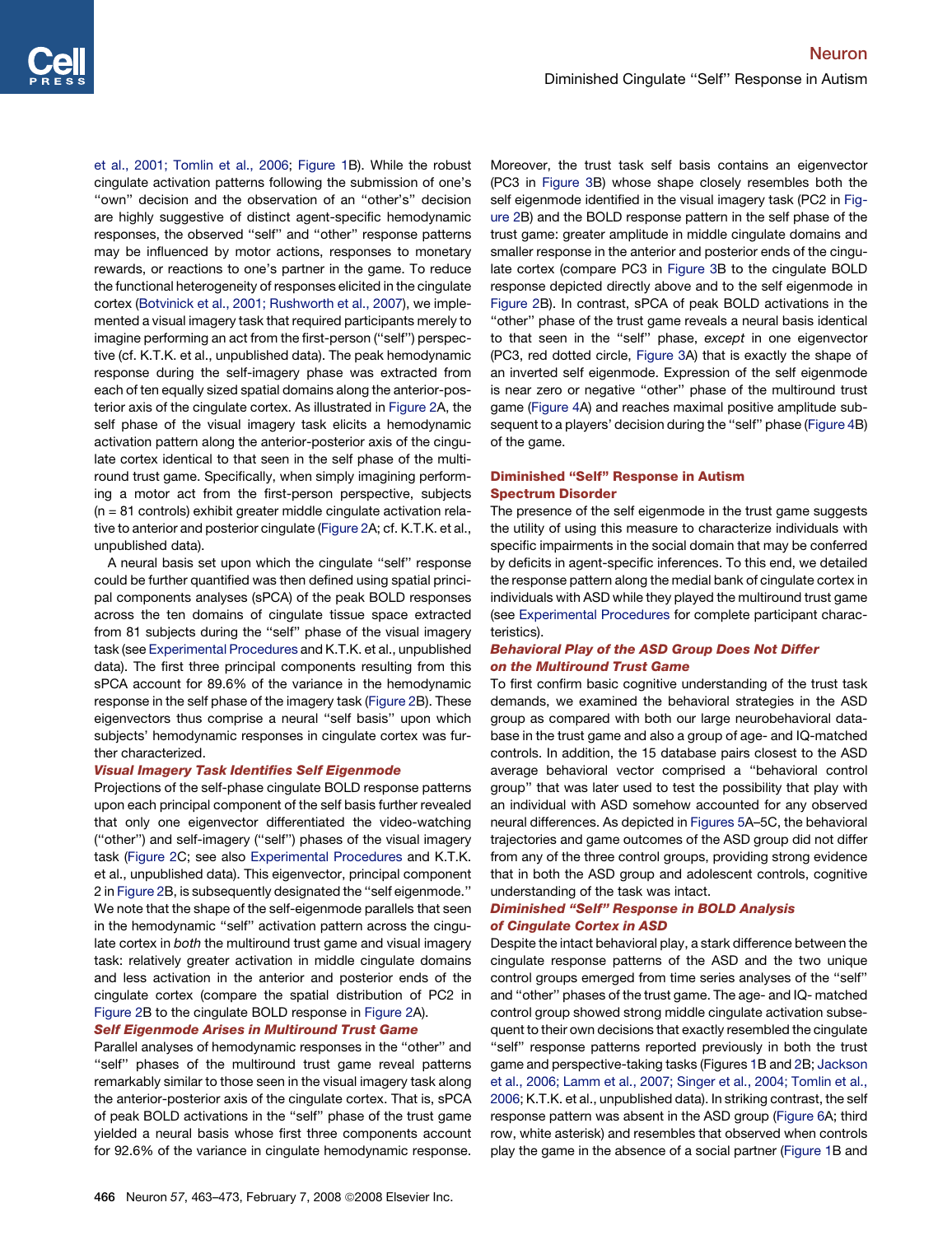# <span id="page-4-0"></span>Diminished Cingulate ''Self'' Response in Autism





Figure 3. Trust Task Reveals Complementary Agent-Specific Cingulate Basis Sets and Self Eigenmode

Spatial principal components analysis (sPCA) was performed on our database of normative cingulate ''other'' responses consisting of 100 adult Trustees' average peak % MR signal changes extracted from 11 distinct and equally sized spatial domains along the anterior-posterior axis of medial cingulate cortex; mean cingulate BOLD responses reproduced from [Figure](#page-1-0) 1B and [Tomlin](#page-10-0) et al. (2006). The results of the sPCA on cingulate responses in the ''other'' and ''self'' phases of the trust game are depicted here. Segment "p" refers to the most posterior cingulate domain; segment "a" refers to the most anterior cingulate domain. (A) The ''other'' phase of the trust game is depicted here and references the time points surrounding the revelation of the Investor's decision to the Trustee's brain. The spatial patterns of the first three principal components, accounting for 92.9% of the variance in cingulate activation, are illustrated here. Note that the spatial pattern of principal component 3 (dotted red circle) resembles the normative ''other'' response observed in the time series data and is an inverted complement of the self eigenmode.

(B) The ''self'' phase of the trust game is depicted here and references the time points surrounding the submission of the Trustee's own decision in the game. The spatial patterns of the first three principal components, accounting for 92.0% of the variance in cingulate "self" activation, are illustrated here. The spatial pattern of principal component 3 (dotted red circle) closely resembles that of the self eigenmode and the normative ''self'' response reported directly from the time series in the visual imagery task and multiround trust game (see [Figure](#page-1-0) 1A and [Tomlin](#page-10-0) et al., 2006).

[Tomlin](#page-10-0) et al., 2006). Equally important, the reduction in the cingulate response was not all-or-none but correlated with symptom severity in the ASD group [\(Figure](#page-7-0) 6B; as assessed with the Autism Diagnostic Interview-Revised; Lord et al., [1994\)](#page-10-0). Despite the diminished ''self'' response, ASD participants had a normal ''other'' response pattern that was indistinguishable from the age- and IQ- matched controls and exactly resembled the ''other'' response reported previously to the revelation of the social decisions of others (Figures [6](#page-7-0)A, [1](#page-1-0)B, and see [Figure](#page-9-0) S1 available online; Rilling et al., 2004; [Tomlin](#page-10-0) et al., 2006).

# Self Eigenmode Reduces Diminished ASD Self Response to Single Projection Coefficient

Finally, we used the neural agent-specific basis sets identified in the trust game and visual imagery tasks as normative standards against which the ASD cingulate ''self'' deficit could be quantified. Specifically, we projected the cingulate responses of the ASD group and the age- and IQ-matched controls onto both the neural ''self'' and ''other'' bases of the trust task and compared the projection coefficients across groups on each principal component. The projections were not different except in one principal component and one condition—the third principal component of the cingulate "self" basis, or the self eigenmode. In this projection, the ASD group-averaged coefficient differed significantly from both the age- and IQ- controls and behavior-matched controls [\(Figure](#page-7-0) 6C). Moreover, the ASD projection coefficient onto the self eigenmode (PC3) was not different from zero ( $p = 0.19$ ) while the coefficients of the adolescent and behavior-matched controls were both significantly different from zero ( $p = 0.000013$  and  $p = 0.0000054$ , respectively; [Fig](#page-7-0)[ure](#page-7-0) 6C). As further detailed in the [Supplemental](#page-9-0) Data [\(Figure](#page-9-0) S1), the ASD and control groups did not differ on any projection coefficient onto any eigenmode identified in the ''other'' basis.

# **DISCUSSION**

In two distinct large data sets and experimental tasks, we report robust agent-specific hemodynamic response patterns along the anterior-posterior axis of the cingulate cortex. Linear space analyses of these response patterns defined agent-specific cingulate basis sets containing a single eigenmode that differentiates ''self'' from ''other'' task phases. Equally important, the reduction of agent-specific responses to a single discriminating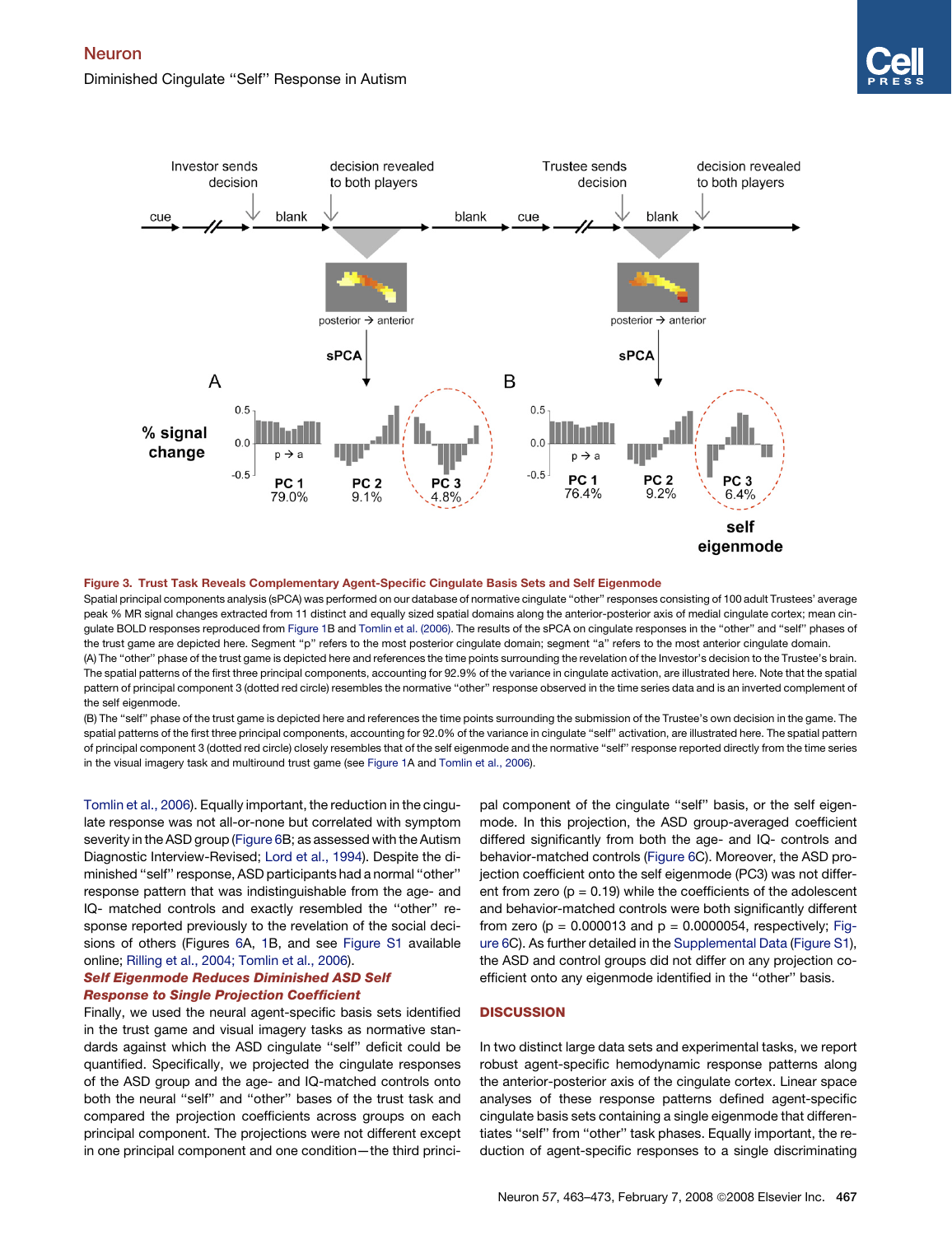<span id="page-5-0"></span>

#### Figure 4. Expression of the Self Eigenmode during the Multiround Trust Game

Trustees' cingulate hemodynamic response patterns at each TR (2 s) in the "other" and "self" phases of the trust game were projected into the three-dimensional space whose axes comprise the first three eigenvectors of the neural self basis (projection coefficients at each TR indicated by red circles). In doing so, we tracked the expression of the self eigenmode (PC3 in [Figure](#page-4-0) 3B) across the course of the trust game. The coefficient of the self eigenmode is (A) near zero or negative during the entire ''other'' phase of the trust game and (B) reaches maximal positive amplitude after the submission of players' decisions.

vector, the self eigenmode, allowed the detailed examination of these patterns in individuals with ASD.

During the multiround trust game, high-functioning males with ASD lack a neural activation pattern in cingulate regions previously shown to encode robust self-specific responses. In stark contrast with the missing self response, the ASD cingulate cortex responded normally when shown a social partner's decision. The normal response of the ASD cingulate cortex to the decision of others highlights that the diminished self response is not a global anomaly of the cingulate in ASD but rather a deficit specific to the self phase of the trust game. The absent self response closely resembles the lack of cingulate activation when healthy controls perform the iterated trust game outside the context of a social exchange and instead submit computer-guided responses in the absence of a responsive social partner ([Tomlin](#page-10-0) et al., 2006).

The reduced cingulate self response pattern (i.e., reduced self eigenmode) and intact other response suggests that in the context of the iterated trust game, individuals with ASD may be impaired in the capacity to represent the social intent of their own behaviors, yet remain able to represent the actions of others. That is, the capacity to represent simple social actions of others may exist despite impoverished models of one's own intentions. In this case, the ''other'' response pattern may reflect cingulate functions related less to intuiting others' social intent than observations of others' acts (e.g., [Amodio](#page-9-0) and Frith, 2006; cf. K.T.K. et al., unpublished data). In comparison, the reduced cingulate self response pattern may reflect a diminished capacity to model one's own social intent that subsequently contributes to the poor performance commonly seen in individuals with ASD on theoryof-mind tasks. These tasks typically require a subject to put himself ''in another agent's shoes'' to infer the intentions of that agent (Frith and [Frith,](#page-10-0) 2006) and, by extension, individuals lacking a capacity to delineate their *own* intentions are likely unable to attribute the social goals or intentions of others. Although our data cannot distinguish among these hypotheses, the diminished self response in ASD supports a recent shift toward understanding autism in the context of dysfunctions in introspection or self-referential processing [\(Baron-Cohen,](#page-9-0) 2001; Frith, 2001, 2003; Hill, and Frith, 2003; [Iacoboni,](#page-9-0) 2006; Kennedy et al., 2006).

It should be emphasized that the precise cognitive processes elicited by the submission of a player's decision and revelation of a partner's decision in the iterated trust game are complex; consequently, we use the terms "self" and "other" in the trust game primarily to label the observed spatial patterns of response that appear across the medial bank of the cingulate in the two distinct phases of the task: subsequent to a player's own decision (''self'') and subsequent to the revelation of the partner's decision (''other''). Both phases of the trust task are very likely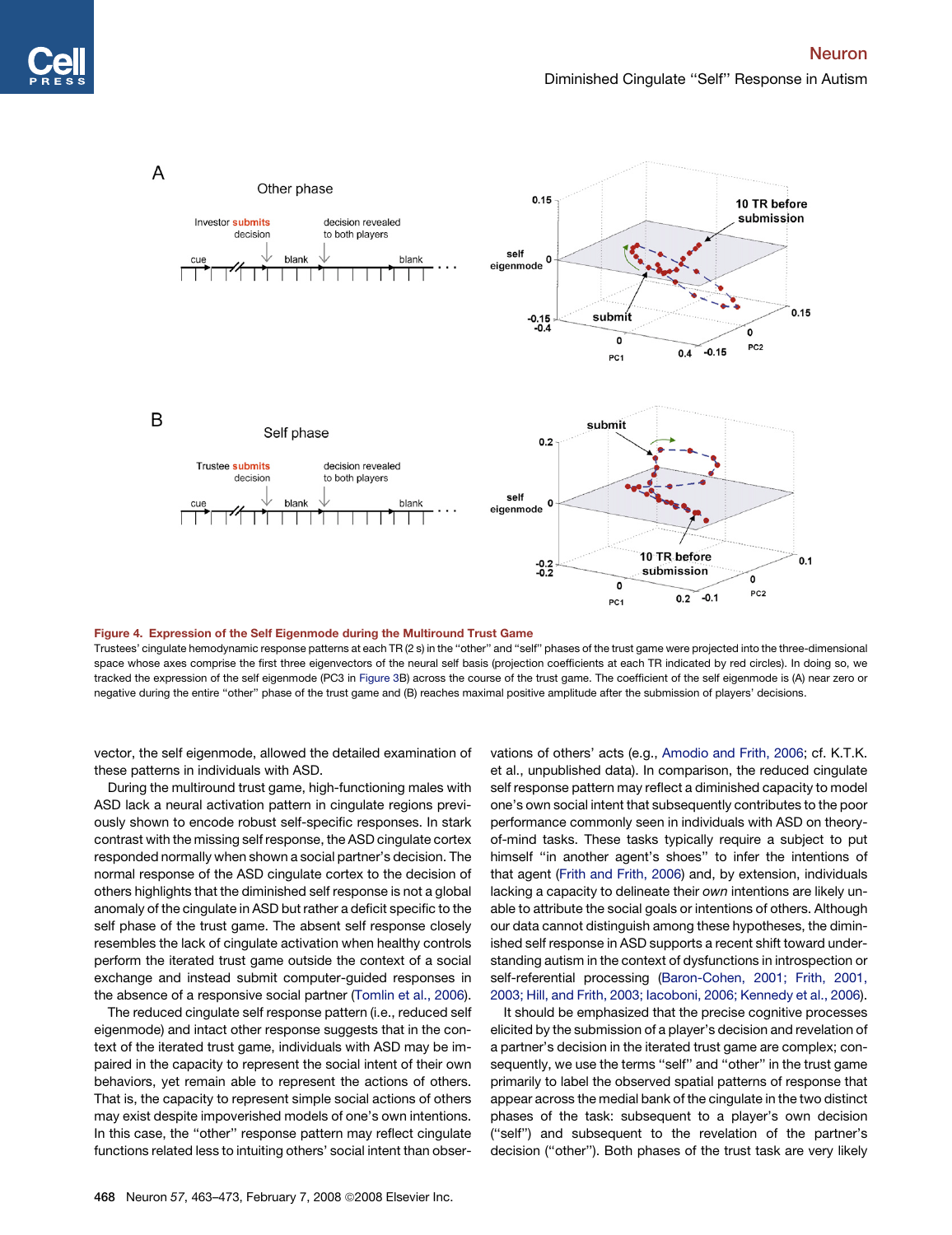<span id="page-6-0"></span>

#### Figure 5. Behavioral Characterization of ASD, Age- and IQ-Matched Control, and Behavior-Matched Control Pairs on the Iterated Trust Game

(A) Dyadic behavioral trajectories do not differ among ASD, normative, and age- and IQ-matched controls. To characterize the behavioral exchange of each experimental pair, we formed vectors composed of the series of investment ratios ( $l =$  *Investment* /20) and fractions of Trustee repayments ( $R =$  *repayment* /3 $\cdot$ *I*) over the ten rounds of a dyad's exchange. The behavioral vector for each pair p is denoted  $U^p = (I_1, R_1, I_2, R_2, ..., I_9, R_9, I_{10}, R_{10})$ , where  $I_n$  represents the fraction invested in round *n* and R<sub>n</sub> represents the fraction repaid in round *n*. All Investors were adult controls; the indicated experimental groups are identified by the participants in the Trustee role. The behavioral vectors for each pair of each experimental group (ASD, age and IQ control, behavioral control, database adult control) are projected onto the plane defined by the first two principal components of the behavioral data from 100 iterated trust exchanges in our database of adult controls. The projections of the 20-dimensional behavioral vectors onto this plane are identified as follows: blue circles = database adults, red squares = ASD, green triangles = age and IQ-matched controls, blue circles with overlaid purple stars = behavioral controls. Open shapes represent the projections of the behavioral vectors of each pair; solid black shapes represent the projections of the average behavioral vector of the indicated group. Behavioral controls are those 15 pairs from our normative database whose pattern of play most closely resembled that of the ASD pairs (see [Experimental](#page-8-0) Procedures for detailed description of control selection).

(B) Round-by-round trustee repayment ratio and SEM for ASD and age- and IQ-matched control groups. Average trustee repayment ratio across the ten rounds of the trust game do not differ between ASD and controls, supporting intact cognitive understanding of the basic elements of the task.

(C) Average Trustee earnings and SEM for ASD and age- and IQ-matched controls. Average total earnings on the multiround trust game do not differ between the ASD and control group.

accompanied by a myriad of complex cognitive phenomena. For example, in the ''self'' phase of the game, inferring the social goals and intentions of others is expected for healthy individuals—making a gesture in a social interaction should elicit computations of how one's actions influence the behavior of one's partner (Frith and Frith, 2006; [King-Casas](#page-10-0) et al., 2005). Although the current data cannot be definitive with regard to the function of the cingulate cortex, the data from the visual imagery task supports the designation of the ''self'' pattern in both tasks. Moreover, while deficiencies in the social domain are specifically implicated in autism (American Psychiatric [Association,](#page-9-0) 2000; [Baron-Cohen,](#page-9-0) 2001; Frith, 2001, 2003; Klin et al., 2002; Lord et al., 2000a; Oberman and [Ramachandran,](#page-9-0) 2007), the degree to which our data fit with existing theories about ASD remains an intriguing avenue of future research.

The self eigenmode provides a useful quantitative measure for differentiating the ''other'' condition from the ''self'' condition on both the trust game and the imagery task. In the imagery task, the ''watching others'' epoch showed a negative projection coefficient onto the self eigenmode as estimated from a large number of subjects (n = 81; p = 1.87  $\times$  10<sup>-15</sup>; [Figure](#page-2-0) 2). The negative projection coefficient means that the ''watching others'' condition elicits a spatial pattern of response complementary to the self eigenmode ([Figure](#page-2-0) 2C) and exactly analogous to the response when a partner's decision is revealed in the trust game ([Figure](#page-4-0) 3). To reiterate, the peak response domain in the self eigenmode (middle portions of the cingulate) lies precisely in the same regions identified when subjects imagine emotions or actions from a first-person perspective [\(Jackson](#page-10-0) et al., 2006; Lamm et al., 2007; [Singer](#page-10-0) et al., 2004).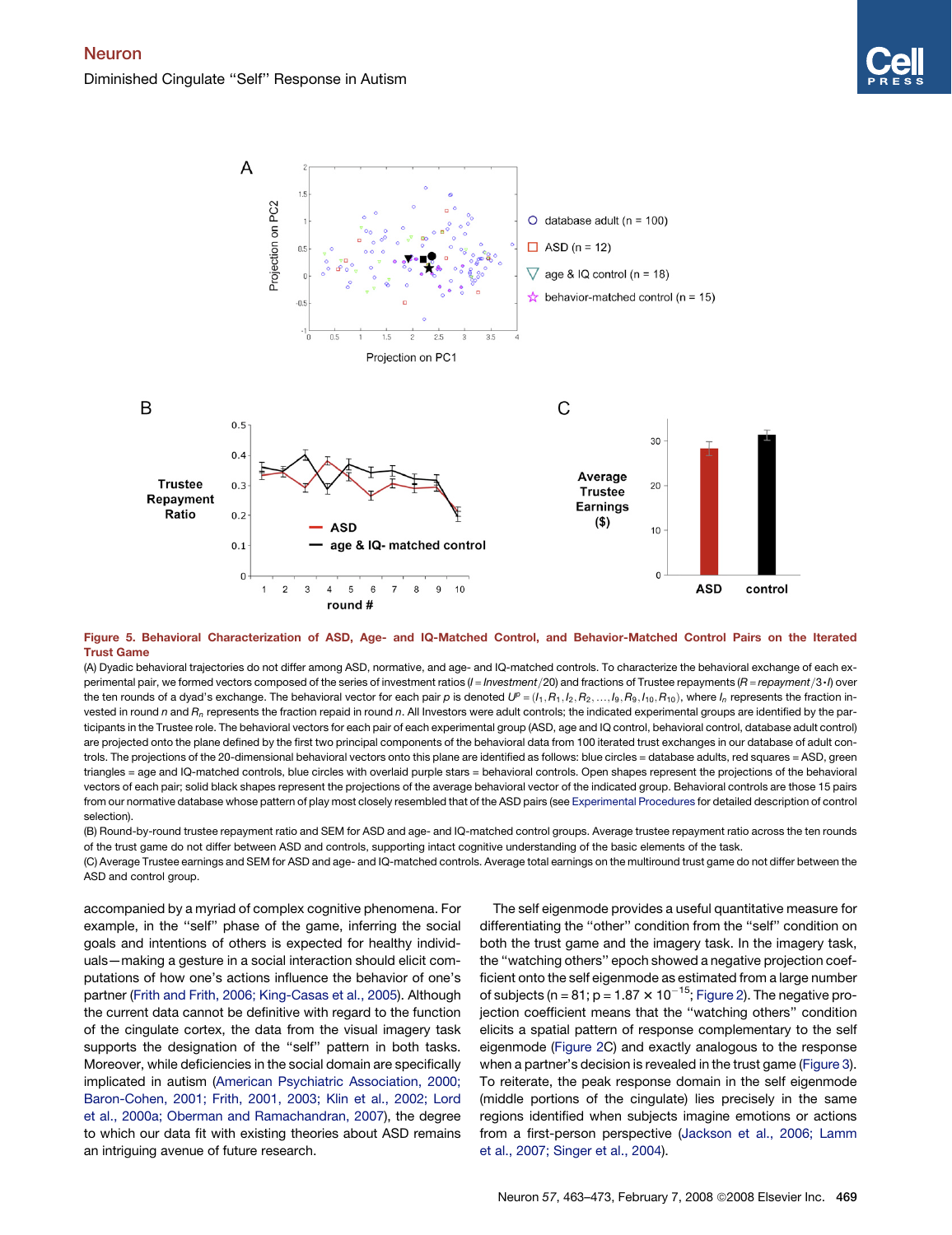<span id="page-7-0"></span>

# Figure 6. Diminished Cingulate ''Self'' Response in Autism Spectrum Disorder

(A) Participants with ASD lack cingulate "self" response pattern. Cingulate responses to the revelation of a partner's decision ("other" response pattern) and following the submission of one's own decision ("self" response pattern) are shown for the ASD group (n = 12), age- and IQ-matched controls (n = 18), and controls whose pattern of play was behavior-matched to the ASD dyads (n = 15; see [Experimental](#page-8-0) Procedures for details of group selection). The revelation of a social partner's decision elicits an unperturbed cingulate response pattern in the ASD and control groups (left column). In stark contrast, the activation following one's own decision is missing in the ASD group (white asterisk; p = 0.001 two-tailed for ASD versus age- and IQ-matched controls' three middle cingulate segments; p = 0.0004 for ASD versus behavior-matched controls). Maximum and minimum activations in the "other" response are 0.25% and -0.10% change in MR signal, and 0.30% and -0.20% in the cingulate "self" response.

(B) Lack of cingulate ''self'' response pattern relates parametrically to ASD symptom severity. The reduction in the ''self'' response pattern in ASD participants correlates with symptom severity on the Autism Diagnostic Interview-Revised. The ASD participants' average cingulate response across the three middle segments and the fraction of maximum ADI subscale score are depicted: ADI total score (dark circles;  $r = -0.73$ ,  $p = 0.007$ ), ADI social subscale (light circles;  $r = -0.70$ , p = 0.011), and ADI communication subscale (open circles;  $r = -0.69$ , p = 0.012). No significant correlation was observed between the ADI repetitive behavior subscale and cingulate "self" response (r = -0.34, p = 0.28). Moreover, no significant correlations were observed between scores on any ADI symptom domain and any cingulate region's ''other'' response.

(C) Cingulate response basis set reduces diminished ASD ''self'' response to a single projection coefficient. To test for between-group differences in the ''self'' cingulate response pattern, two-tailed t tests were performed on the ASD and the two control groups' expansion coefficients onto each principal component (PC) of the neural ''self'' basis set. This analysis identified an attenuated response in the ASD group specifically along the self-eigenmode (PC3 in [Figure](#page-4-0) 3B) compared with both the age- and IQ-matched controls ( $p = 0.0036$ ) and the behavior-matched controls ( $p = 0.00043$ ; SEM is indicated; see [Experimental](#page-8-0) Procedures for control selection procedures). For all other comparisons between the ASD and control groups on the remaining PCs, p > 0.1. The diminished contribution of the self eigenmode to the cingulate BOLD response in ASD is illustrated in the right panel.

Future parametric experiments are required to make functional distinctions of cingulate cortex with precision. Ultimately, the quantification of neural phenotypes using neural response basis sets elicited in the context of social exchange may serve as a diagnostic tool, identify subtypes of autism, or be used to seek covariates in genetic databases. More generally, the use of neural response basis sets derived from large normal data sets facilitates the reduction of complex phenotypes to single coefficients relative to normative standards. In ASD, the present data suggest that a quantitative analysis of neural responses on tasks as simple as video-watching may be of diagnostic and therapeutic utility. Indeed, the further question emerges whether the cingulate ''self'' response and related capacity in ASD may be evoked with real-time feedback about the self eigenmode combined with targeted task instructions or behavioral therapies dedicated to increasing individuals' representations of the self role in goal-directed social interactions.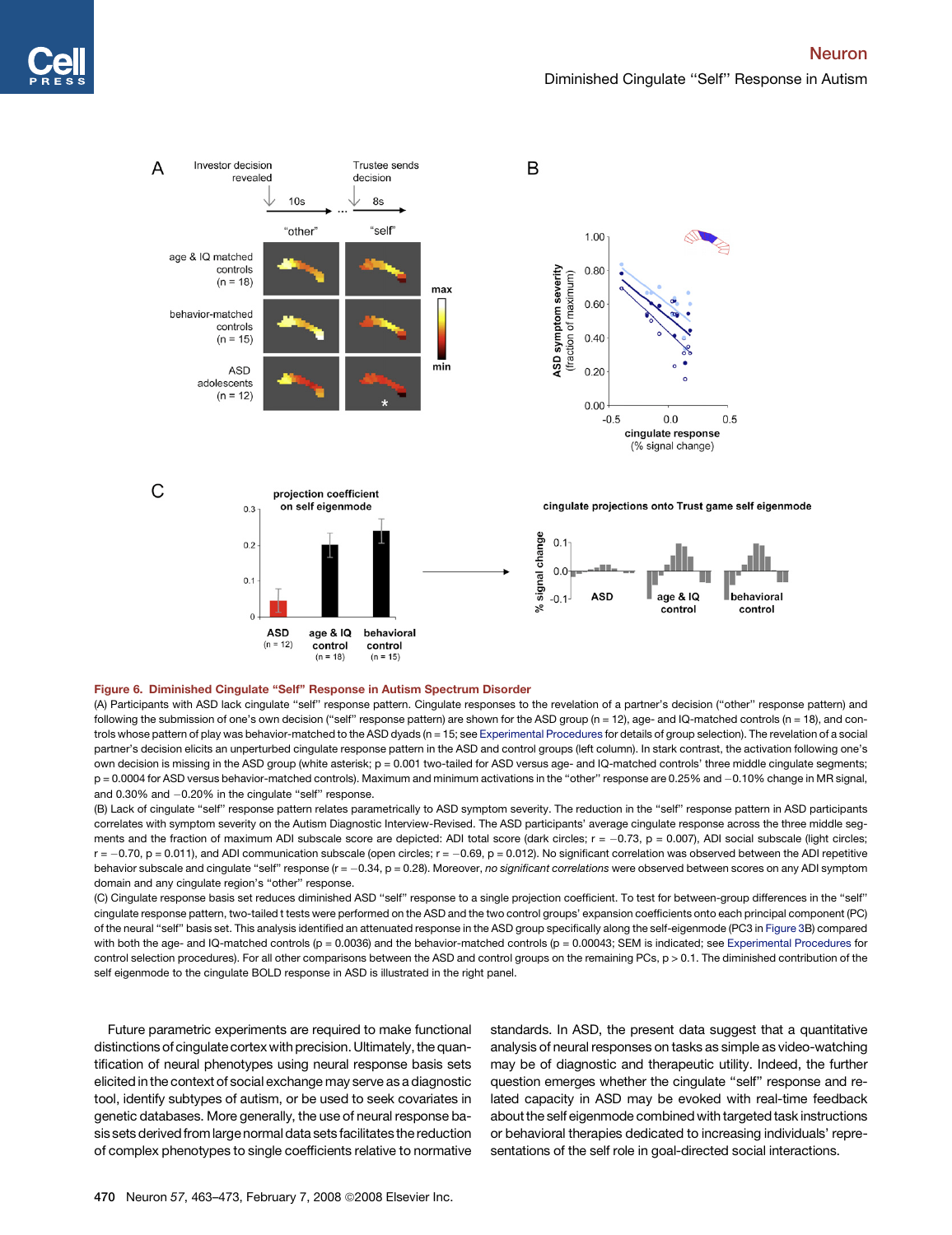<span id="page-8-0"></span>

| <b>Table 1. Demographic and Diagnostic Measures</b> |                                                   |                |
|-----------------------------------------------------|---------------------------------------------------|----------------|
|                                                     | Control Group ( $n = 18$ ) ASD Group ( $n = 12$ ) |                |
| Variable                                            | Mean $\pm$ SD                                     | Mean $\pm$ SD  |
| Age                                                 | $14.9 \pm 2.2$                                    | $16.5 \pm 3.3$ |
| IQ <sup>a</sup>                                     |                                                   |                |
| Composite                                           | $108 \pm 13$                                      | $103 \pm 18$   |
| Verbal                                              | $108 \pm 13$                                      | $101 \pm 18$   |
| Nonverbal                                           | $106 \pm 15$                                      | $105 \pm 15$   |
| $ADI-Rb$                                            |                                                   |                |
| Social interaction                                  |                                                   | $17.9 \pm 4.0$ |
| Communication                                       |                                                   | $11.1 \pm 4.3$ |
| Stereotyped behavior                                |                                                   | $6.2 \pm 2.6$  |

All between-group comparisons,  $p > 0.1$ .

Social interaction: qualitative abnormalities in reciprocal social interaction.

Communication: qualitative abnormalities in communication.

Stereotyped behavior: restricted, repetitive, stereotyped patterns of behavior.

a Assessed with the Kauffman Brief Intelligence Test, Second Edition.

**b** Autism Diagnostic Interview-Revised.

#### EXPERIMENTAL PROCEDURES

#### **Participants**

#### Multiround Trust Game with ASD

Participants comprised 16 high-functioning adolescent and young adults with autism spectrum disorder (ASD) and 20 typically developing control adolescents. All participants were male. Due to excessive motion during the experiment, four ASD and two control individuals were excluded from analysis. This brought the ASD group to 12 and the control group to 18 participants who underwent analysis of BOLD responses. The ASD group was recruited from the University of Alabama Autism Spectrum Disorders Research Clinic (L. Klinger, Director). Age-, gender-, and IQ-matched control individuals with no known psychiatric disorders were recruited from the Houston metropolitan area by word of mouth and internet and poster advertisements. Following an initial screening in which basic fMRI contraindications were assessed, qualifying individuals were invited to the laboratory for diagnostic assessment and scanning. In accordance with the Institutional Review Boards of Baylor College of Medicine and the University of Alabama, Tuscaloosa, written informed consent, or parental assent for participants under 18, was obtained at the first laboratory visit.

Inclusion and exclusion criteria for the ASD group were assessed using the Autism Diagnostic Interview-Revised (ADI-R; Lord et al., [1994](#page-10-0)) and the Autism Diagnostic Observation Schedule (ADOS; Lord et al., [2000b\)](#page-10-0), administered by a PhD-level clinical psychologist or trained advanced doctoral students. Diagnoses of ASD were subsequently made according to DSM-IV criteria for autistic disorder, Asperger's disorder, or PDD NOS. For all adolescents, IQ was assessed with the Kaufman Brief Intelligence Test, Second Edition (K-BIT-2; Kaufman and [Kaufman,](#page-10-0) 2004). The following exclusion criteria were additionally applied to all potential participants during recruitment: left-handedness, history of seizures, head injuries resulting in more than 10 min of unconsciousness or with neurological sequelae. History of taking psychotropic medication was a further exclusion criterion for the control group. The current psychotropic medication use among participants with ASD was: sertraline  $(n = 1)$ , atomoxetine ( $n = 1$ ), sertraline and methylphenidate ( $n = 1$ ).

The ASD and control groups did not differ on gender, age, or IQ measures. Means and standard deviations of these measures are presented in Table 1. Visual Imagery Task with Controls

A total of 81 subjects performed the visual imagery task. Individuals were trained athletes recruited from local professional athletic teams and collegiate institutions' athletic departments (cf. K.T.K. et al., unpublished data). All subjects provided written informed consent in accordance with Institutional Review Board guidelines at Baylor College of Medicine.

# Task Procedures

#### Multiround Trust Game

The multiround trust game is an iterated economic exchange between two players ([King-Casas](#page-10-0) et al., 2005; Tomlin et al., 2006; [Figure](#page-1-0) 1A). During each round, one player (''Investor'') is endowed with a resource (here 20 monetary units) and chooses to send some portion *I* to their partner the "Trustee." This chosen amount is tripled to *3I*, and the Trustee decides what fraction *f* of the tripled amount to repay to the Investor [\(Figure](#page-1-0) 1A). This pay-repay cycle constitutes a round of play, and the basic exchange is repeated within the interacting partners for ten rounds. In the present version of the trust game, players maintained their respective roles for all ten rounds and did not meet before, during, or after the game. Players were not given any cues or suggestions about strategy. The timeline of events is presented in [Figure](#page-1-0) 1B; rounds were separated by a variable 12 to 42 s intertrial interval.

#### Visual Imagery Task

Subjects were instructed that they would be viewing videos of individuals performing specialized athletic acts and asked to imagine these performances from two different perspectives [\(Figure](#page-2-0) 2A). Each video clip in the imagery task depicts athletes performing in the presence of other players. These athletes include quarterbacks throwing to other football players, soccer players kicking the ball to teammates, and ballerinas dancing amidst a troupe. At the beginning of each trial, subjects were cued to a target person. The video was then presented (4 s) and on completion of the video, subjects were presented with a brief auditory cue to ''watch it'' or ''do it.'' Subjects were instructed to close their eyes subsequent to completion of the video, and prior to the auditory cue (4.5 s window). On ''watch it'' trials, subjects were asked to imagine watching the actions in the video again, from the spectator (third-person) perspective. On "do it" trials, subjects were instructed to imagine performing the actions from the perspective of target person in the video (first-person). Subjects were given 6 s to visualize in the indicated perspective prior to an auditory cue to "stop," at which time the subjects were to open their eyes and await the beginning of the next trial (intertrial interval  $= 8$  s). The timeline of events is presented in [Figure](#page-2-0) 2A.

All subjects saw the same video clips twice during a session. A total of 24 clips (six from each of four sports) were shown twice to each subject, such that each clip was imagined in both the first- and third-person perspective. The order of presentation of the clips and the perspective instructions were random.

#### fMRI Data Acquisition and Reduction

All scans were performed on a Siemens 3.0 Tesla Allegra scanner. Initial highresolution T1-weighted scans were acquired using an MP-RAGE sequence (Siemens). Continuous whole-brain imaging was performed as participants engaged in the interpersonal exchange task. Functional run details were as follows: echo-planar imaging, gradient recalled echo; repetition time (TR) = 2000 ms; echo time (TE) = 40 ms; flip angle =  $90^\circ$ ; 64  $\times$  64 matrix, 26 4 mm axial slices acquired parallel to the anteroposterior commissural line for measurement of the BOLD effect (Kwong et al., 1992; [Ogawa](#page-10-0) et al., 1990a, 1990b). Scanning yielded functional 3.3 mm  $\times$  3.3 mm  $\times$  4.0 mm voxels.

Data reduction was performed using SPM2 (<http://fil.ion.ucl.ac.uk/spm>; [Friston](#page-10-0) et al., 1995). Motion correction to the first functional scan was performed using a six-parameter rigid-body transformation within subjects ([Friston](#page-10-0) et al., 1996). The average of the motion-corrected images was coregistered to each individual's structural MRI using a 12 parameter affine transformation. Slice timing artifact was corrected, and images were subsequently spatially normalized to the MNI template by applying a 12 parameter affine transformation, followed by a nonlinear warping using basis functions as recommended by [Ashburner](#page-9-0) and Friston (1999). Images were resampled to 4 mm  $\times$  4 mm  $\times$  4 mm voxels during normalization. Finally, images were smoothed with an 8 mm isotropic Gaussian kernel and high-pass filtered in the temporal domain.

#### Cingulate Analysis

The cingulate cortex was examined using a detailed region-of-interest (ROI) analysis identical to that described in [Tomlin](#page-10-0) et al. (2006). First, the cingulate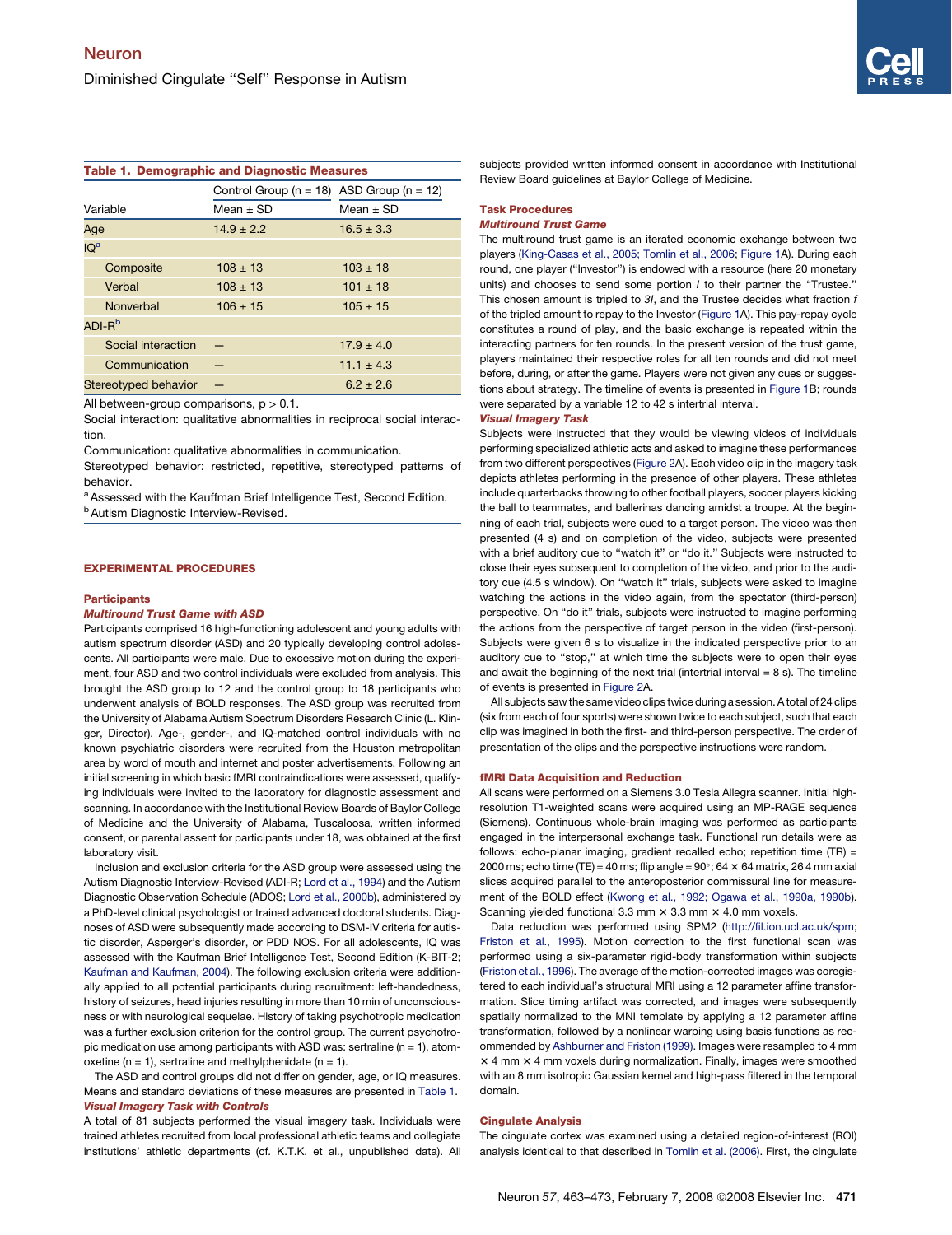<span id="page-9-0"></span>gyrus was outlined by hand using the canonical T1 image included with SPM 2 (resolution 1.6 mm  $\times$  1.6 mm  $\times$  1.5 mm). After selection, structural voxels were converted into the analogous voxels for a functional image; any functional voxel overlapping a designated structural voxel caused the functional voxel to be included. The resulting mask comprised 398 voxels for the entire cingulate gyrus.

In order to examine separate functional domains within the cingulate, the mask was further divided into 11 nonoverlapping regions along the anteriorposterior axis. Specifically, voxels were grouped according to their angle relative to a point equidistant from the anterior and posterior extremes of the cingulate mask  $(x = 0, y = -3.5, z = 13)$  whose location along the dorsal-ventral axis was aligned to the ventral edge of the posterior cingulate. The angular boundaries for the zones were designated such that each area contained approximately the same number of voxels, and voxels across left- and right- cingulate cortex were pooled for each area. Each domain thus included  $36.2 \pm 2.1$ voxels and extended 4 voxels bilaterally from the midline. Each domain was then used as a separate mask for ROI analysis for which the raw MR response was compiled.

To compute the magnitude of cingulate self responses, MR values were averaged across the point of maximal activation and two adjacent flanking points within 8 s following the submissions of one's own decision (averaged across the ten rounds of the multiround trust game) or subsequent to the auditory cue ''do it'' (visual imagery task). For responses to partner reveal screens (''other'' response), MR values corresponding to the peak activity within 8 s after screen onset activations were identified, averaged across rounds, and compiled across the point of maximal activation and the two adjacent flanking points. These analyses were performed for each cingulate domain and represent the responsiveness of each segment to the submission of one's ''own'' decision and the revelation of a partner's decision (''other''), respectively.

#### Principal Component Analyses

To examine differential spatial activation patterns in cingulate responses, spatial principal component analysis (sPCA) was performed on (1) the cingulate responses of the 81 subjects in the visual imagery task and on (2) our trust task database containing the cingulate responses of 100 unselected control adults who played the Trustee role in the same multiround trust game played here by ASD subjects [\(King-Casas](#page-10-0) et al., 2005; Tomlin et al., 2006). In the multiround trust game, the PCA of the cingulate "self" and "other" responses was thus performed on the dataset consisting of 100 11-dimensional vectors representing each Trustee's cingulate response following the submission of her decision on the game (''self'' phase) or following the revelation of her partners' decision (''other'' phase). The principal components were calculated as the eigenvectors of the covariance matrix of the 11-dimensional dataset. Keeping all the variance of the data, basis sets for the 11-dimensional cingulate space in the "self" and "other" phases of the task were obtained.

The cingulate hemodynamic response data of the age- and IQ-control and ASD groups were then projected onto this basis, yielding a projection matrix upon which two sample t tests were performed to calculate the degree of statistical differences between the ASD and control groups along each principal component. This analysis yielded a p value for each component as indicated in [Figures](#page-7-0) 6C and S1.

The spatial contribution of each of these components to the cingulate ''self'' response was obtained by keeping the projections along that component unchanged while setting all other projections to zero and multiplying the resulting projection matrix by the conjugate basis set, the transpose of the normative cingulate basis. As illustrated in [Figure](#page-7-0) 6C and Supplemental Data, ASD and control populations differed only on one component in one phase of the task, PC3 in the self phase whose shape resembles the normative ''self'' response seen directly in the time-series data.

#### Selection of Behavioral Control Pairs

It was possible that a perturbed pattern of monetary exchange with an ASD trustee induced behavioral anomalies in the partner, thus inducing any observed neural differences. To test this possibility, we compared the ASD neural response patterns with a group of individuals from our normative database whose pattern of play matched that of the ASD group. The ''behavioral-match'' selection was as follows: We first formed behavioral vectors for each dyad to characterize their behavioral exchange. Each vector was composed of the series of investment ratios ( $l = Investment/20$ ) and fractions of Trustee repayments  $(R = \text{repayment}/3 \cdot I)$  over the ten rounds of a dyad's exchange. These vectors thus represent the monetary exchange pattern within a pair, and we calculated the average such vector for pairs with an ASD trustee. From our normative database, we then identified monetary exchange patterns that matched the average ASD pattern of play. Specifically, the behavioral vector for each pair  $p$  was denoted  $U^p = (I_1, R_1, I_2, R_2, \ldots, I_9, R_9, I_{10}, R_{10})$ , and the average vector for the 12 pairs with an ASD Trustee was denoted *U<sup>A</sup>*. The collection of control dyads ''close'' to this average was identified as those 15 normative subject pairs whose pattern of exchange resembled the patterns for the ASD subjects. The distance function that defined these pairs in 20-dimensional behavioral space was as follows:  $d(p, \overline{U}^A)$  =  $\sum_{j=1}^{20} |U_j^D - \overline{U_j^A}|.$  A threshold of 3.65 yielded 15 normative subject pairs. The points in [Figure](#page-6-0) 5A represent the projections of these 20-dimensional behavioral vectors onto the plane defined by the first two principal components of the normative behavioral data. The behavioral controls are indicated by stars overlaid on the blue circles which denote behavior of controls in our normative database. The projection of the average vector of the 12 ASD pairs,  $\overline{U}^A$ , is shown as a solid square and lies well-within the space defined by normative monetary exchange.

#### Supplemental Data

The Supplemental Data for this article can be found online at [http://www.](http://www.neuron.org/cgi/content/full/57/3/463/DC1/) [neuron.org/cgi/content/full/57/3/463/DC1/](http://www.neuron.org/cgi/content/full/57/3/463/DC1/).

#### ACKNOWLEDGMENTS

This work was supported by The Kane Family Foundation (P.R.M.), The Dana Foundation and Autism Speaks (P.R.M.), National Institute on Drug Abuse (R01 DA11723 to P.R.M.), National Institute of Neurological Disorders and Stroke (R01 NS045790 to P.R.M.), The Angel Williamson Imaging Center, and the American Psychological Association (T32 MH18882 to P.H.C.). We thank M. Friedlander for establishing the collaboration between the BCM Computational Psychiatry Unit and the UA Autism Spectrum Disorders Research Clinic; B. King-Casas (supported by the National Institute of Mental Health F32 MH078485) and T. Lohrenz for scientific discussion; the Hyperscan Development Team at BCM for Network Experiment Management Object (NEMO) software implementation ([www.hnl.bcm.tmc.edu/nemo](http://www.hnl.bcm.tmc.edu/nemo)); X. Cui and J. Li for xjView image viewing software (<http://people.hnl.bcm.tmc.edu/cuixu/xjView>); and P. Baldwin, C. Bracero, A. Harvey, C. Klein, J. McGee, S. Moore, K. Pfeiffer, R. Pohlig, and J. Schwind for discussion and technical assistance.

Received: October 6, 2007 Revised: December 5, 2007 Accepted: December 11, 2007 Published: February 6, 2008

#### **REFERENCES**

American Psychiatric Association (2000). Diagnostic and Statistical Manual of Mental Disorders: DSM-IV (Washington, DC: American Psychiatric Association).

Amodio, D.M., and Frith, C.D. (2006). Meeting of minds: the medial frontal cortex and social cognition. Nat. Rev. Neurosci. *7*, 268–277.

Ashburner, J., and Friston, K.J. (1999). Nonlinear spatial normalization using basis functions. Hum. Brain Mapp. *4*, 254–266.

Baron-Cohen, S. (2001). Theory of mind and autism: a review. Int. Rev. Res. Ment. Retard. *23*, 169–184.

Botvinick, M.M., Braver, T.S., Barch, D.M., Carter, C.S., and Cohen, J.D. (2001). Conflict monitoring and cognitive control. Psychol. Rev. *3*, 624–652.

Camerer, C.F. (2003). Behavioral Game Theory: Experiments in Strategic Interaction (New York: Russell Sage Foundation).

Camerer, C.F., and Fehr, E. (2006). When does ''economic man'' dominate social behavior? Science *5757*, 47–52.